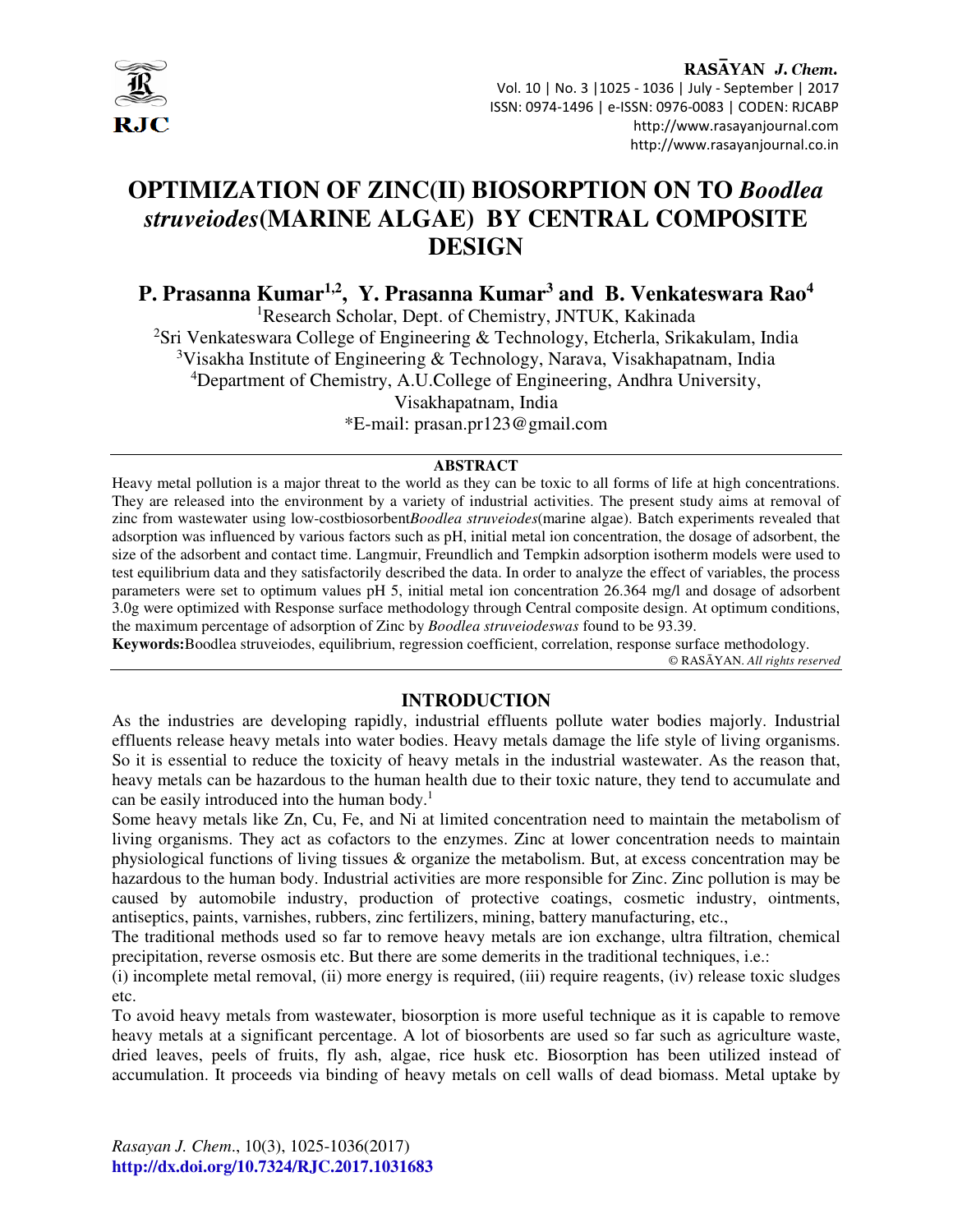algal biomass is more efficient than chemical sorbents. In this study, low-cost and eco-friendly biosorbent *Boodlea struveiodes* (marine algae) were used to remove heavy metals from wastewater.

## **EXPERIMENTAL**

## **Preparation of Zinc Solution**

All the chemicals used in this study were analytical grade. All the sample bottles were cleaned and rinsed with double distilled water. 1000mg/l stock solution of Zinc was prepared by dissolving 8.80 g of  $ZnSO<sub>4</sub>$ .7H<sub>2</sub>O in pure distilled water and diluted to get standards of different concentration.<sup>2,3</sup> pH of the solution was adjusted to desired value by using  $0.1N$  HCl and  $0.1N$  NaOH and then measured with pH meter.

## **Preparation of Biosorbent**

*Boodlea struveiodes*, green marine algae were collected from the rocky seashore of Visakhapatnam. Which was washed with double distilled water for several times and then dried in a hot air oven at 60-70<sup>0</sup> C temperature. After drying the biosorbent, it is subjected to grinding to get finely divided powder then sieved to various particle sizes ranging 75-112 *µ*m.

## **Procedure of experimentation**

Batch experiments were conducted at various conditions of variables like the concentration of the metal solution, pH of the solution, the dosage of biosorbent, agitation time and biosorbent particle size to get optimum values.4,5

Zinc sample solution was taken in an experimental flask with a calculated amount of adsorbent, then placed in orbital shaker for a specific time. Finally, change in concentration of the metal solution was measured by AAS (Atomic Adsorption Spectroscopy). The same experiment was repeated by varying the above parameters to optimize the variables. The percentage of biosorption was measured by the following standard equation:

$$
\% \text{ adsorption} = \frac{Co - Ce}{Co} \times 100 \tag{1}
$$

 $C_0$ & Ce are initial and final concentration of the metal solution.<sup>6</sup>

## **RESULTS AND DISCUSSION**

Zinc removal from the sample solutions was analyzed by varying the variables such as pH, concentration, agitation time, the dosage of adsorbent and adsorbent particle size.

pH of the solution is a major factor to decide the percentage removal of metal ions from the solution<sup>2</sup>. Batch experiments were carried at various pH values ranging 2-10. The percentage removal of the zinc was increased at first with an increase in pH and decrease after crossing pH 5. The maximum adsorption with *Boodlea struveiodes* was taken place at pH 5. At lower pH values, there is a competitive adsorption of Zn+2 and H<sup>+</sup>was taken place. It might be the reason to get less adsorption at lower pH. At higher pH values (pH>5) metal precipitation may possible. It was the reason to decrease in % adsorption as pH increases.

Batch experiments were conducted at a set of initial metal ion concentration to analyze the effect of concentration on % adsorption. The initial metal ion concentrations used were 20, 40, 60, 80 & 100 mg/l. The % adsorption of Zinc on the biosorbent was decreased as the initial concentration is increased from 20 to 100 mg/l. The reason to decline % adsorption with increasing concentration might be that at lower concentration biosorbent providing more binding sites to adsorb metal ions but with increasing concentration, adsorption binding sites were saturated, then % adsorption was decreased.

To determine the effect of concentration of adsorbent (dosage), batch experiments were carried at various dosages ranging from 0.1 to 0.5 g. The results showed that % adsorption was increased with increase in dosage of adsorbent. It was expected that with an increase in adsorbent dosage, the available binding sites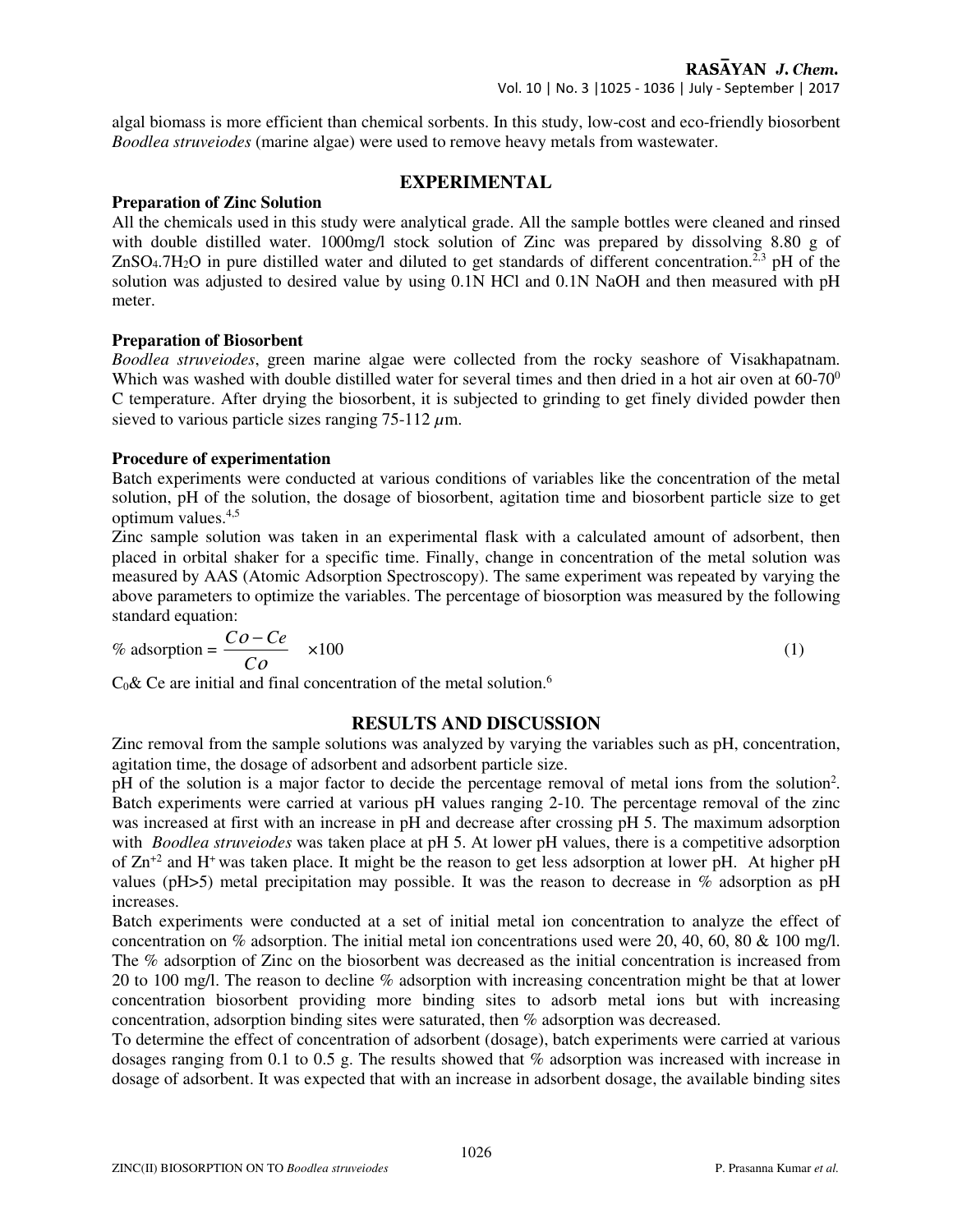## RASAYAN J. Chem. Vol. 10 | No. 3 |1025 - 1036 | July - September | 2017

on adsorbent to adsorb Zinc ions was increased, therefore % adsorption increased. The maximum % adsorption of zinc by *Boodlea struveiodes* was 95.86 at 0.5 g of adsorbent dosage.

The effect of contact time of adsorbent with the metal solution was determined by varying the time to get equilibrium state by keeping the other factors kept constant at their optimum values. From the observed data, it was shown that % removal of metal from the solution was increased with time.<sup>7</sup> But this increment in % removal was more at the initial stage and less at the final stage. It might be expected that at an initial stage, more binding sites are available on biosorbent and more is the number of metal ions in the solution. Hence more is the interaction between them and adsorption occurs at a rapid rate. As the time was going on, adsorption process got a saturation point; hence the rate of adsorption was declined. After 30 min, no observable change in % removal. The maximum % adsorption was taken place at 30 min i.e. 94.89.

Biosorption experiments were conducted at various biosorbent particle sizes ranging 75  $\mu$ m to 212  $\mu$ m by keeping other parameters such as initial concentration of metal ion, pH, the dosage of biosorbent, contact time as constant at optimum conditions. Results showed that % adsorption was increased with a decrease in biosorbent particle size. The reason was expected that lesser is the particle size, more is the surface area of the adsorbent and more is the % adsorption.



#### Effect of pH

Fig.-1: Effect of pH on adsorption of Zinc onto*Boodlea struveiodes* for 0.1 g/ 30ml adsorbent concentration



#### Effect of metal ion concentration

Fig.-2: Effect of metal ion concentration on adsorption of Zinc onto*Boodlea struveiodes* for 0.1 g/ 30ml adsorbent concentration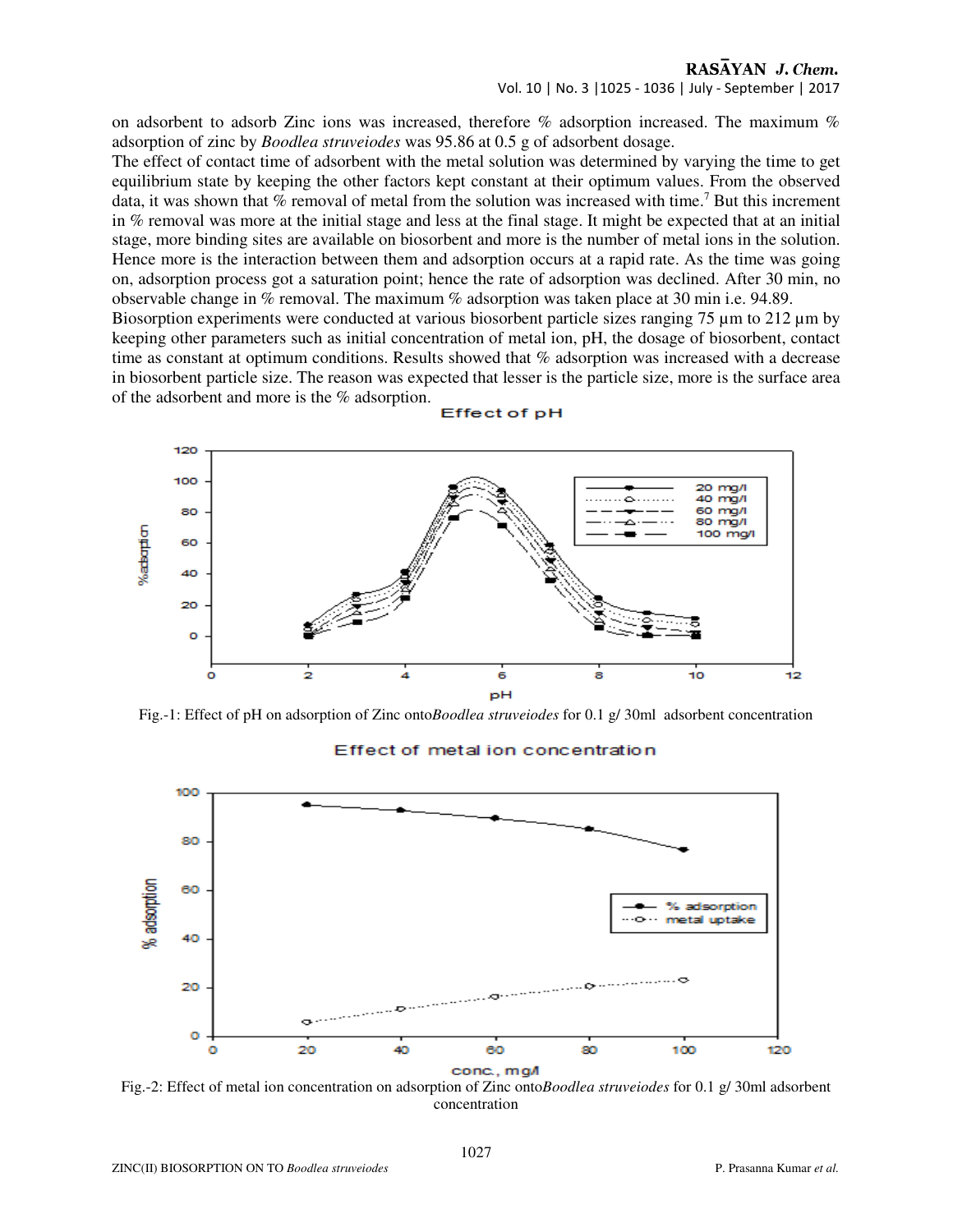E ffect of dosage



Fig.-3: Effect of dosage of adsorbent on adsorption of Zinc onto*Boodlea struveiodes* for 0.1 g/ 30ml adsorbent concentration

#### **F** fied of contact time



Fig.-4: Effect of contact time on adsorption of Zinc onto*Boodlea struveiodes* for 0.1 g/ 30ml adsorbent concentration

#### **Adsorption isotherms**

The process of adsorption is generally observed by the adsorption isotherms. Adsorption isotherm is a plot which relates the quantity of adsorbate adsorbed on the unit mass of adsorbent to the unadsorbed adsorbate at equilibrium state as the function of the concentration, time and pressure. Several models have been tested so far to describe the process of adsorption. In this present study, adsorption of Zinc onto *Boodlea struveiodes* was described by the Freundlich, Langmuir and Temkin adsorption isotherms.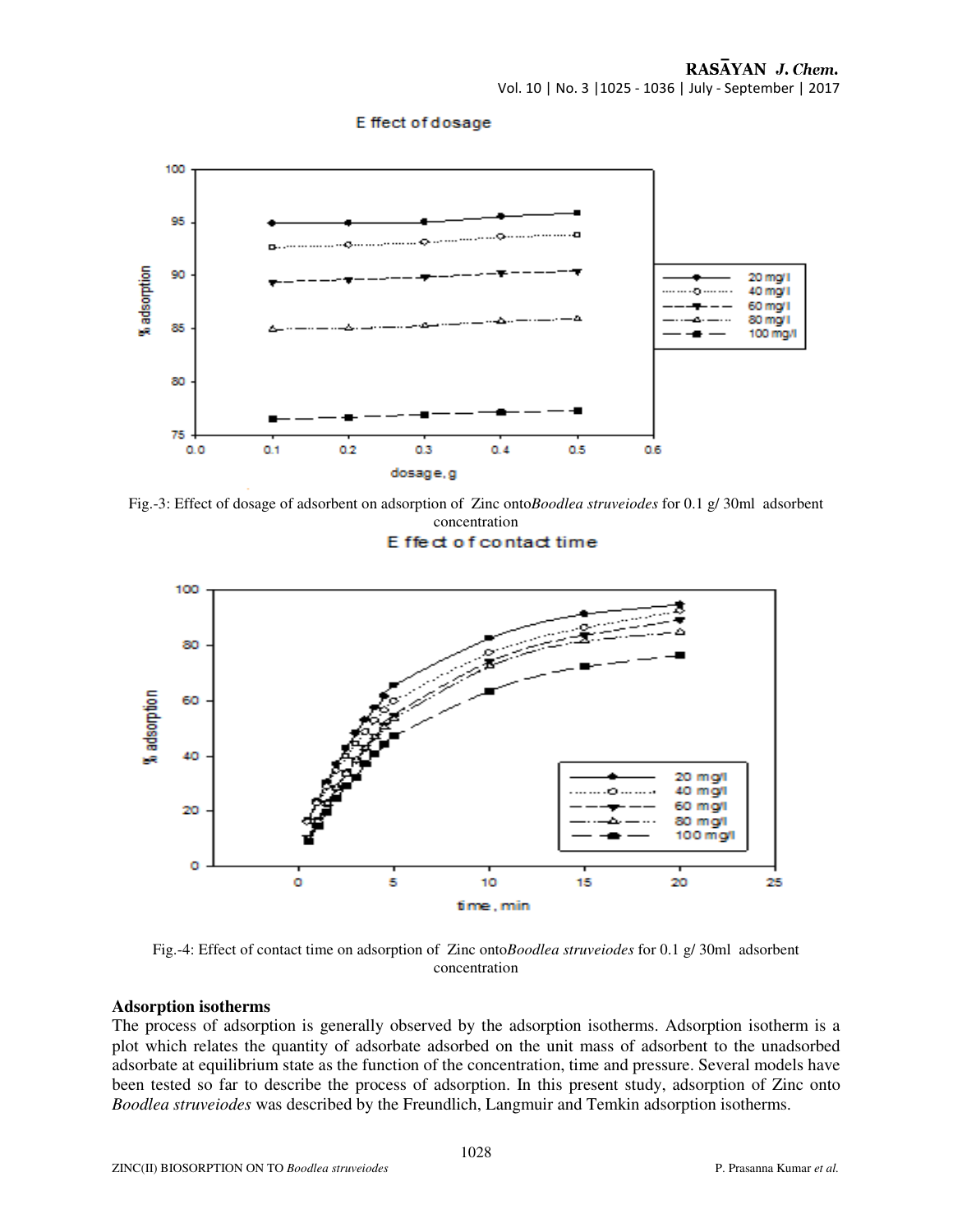## RASAYAN J. Chem. Vol. 10 | No. 3 |1025 - 1036 | July - September | 2017

100 20 mg/l Ó 40 mg/l 95 60 mg/l 80 mg/l 90 100 ma/l % adsorption 85 80 75 70 65 60 80 100 120 140 160 180 200 220 size, micro meters

## Effect of adsorbent size

Fig.-5: Effect of adsorbent size on adsorption of Zinc onto*Boodlea struveiodes*for 0.1 g/ 30ml adsorbent concentration

Langmuir model is a semi-empirical isotherm generated from proposed kinetic mechanism. It is assumed that a dynamic equilibrium exists between adsorbed and unadsorbed metal ions. Adsorption occurs on a homogeneous surface by forming a monolayer. That is, the total surface of adsorbent is treated as uniform and all the reacting sites for adsorption are equal.

Langmuir adsorption model is represented by the equilibrium is shown below:

$$
\frac{Ce}{qe} = \frac{1}{bqm} + \frac{Ce}{qm} \tag{2}
$$

Here Ce is equilibrium concentration; qe is the quantity of metal adsorbed at equilibrium<sup>6</sup> qm and b are Langmuir adsorption constants. These are measured by the plot of Ce vs Ce/qe. Langmuir model was fit for the Zinc removal by *Boodlea struveiodes*. The regression coefficient (R<sup>2</sup>) is 0.999. qm and b values are listed in the table.  $\mathbb{R}^2$  values suggested that Langmuir model is satisfactorily suitable to the Zinc adsorption onto *Boodlea struveiodes*. Higher is the b value, higher is the adsorption.

Freundlich isotherm is an empirical expression indicating the isothermal variation of the amount of metal adsorbed by the unit mass of adsorbent with pressure.

Freundlich model is expressed as  $qe = K_f$ .  $Ce^{1/n}$  (3)

 $K_f$  and n are Freundlich constants, which were measured by graph.

Linear form of the above equation is:

 $\ln \text{ qe } = \text{K}_f + (1/\text{n}) \ln \text{Ce}$  (4)

 $R<sup>2</sup>$ ,  $K_f$  and n values suggest that Freundlich model could satisfactorily explains the adsorption of Zinc onto *Boodlea struveiodes*.

Tempkin adsorption isotherm takes the interactions between biomass and metal ions on the account. It is assumed that heat of adsorption of adsorbate on the adsorbent was decreased linearly with lowering of reacting sites.

Tempkin isotherm is characterized by the uniform distribution of binding energies.<sup>8</sup> Tempkin isotherm is expressed by the following equation: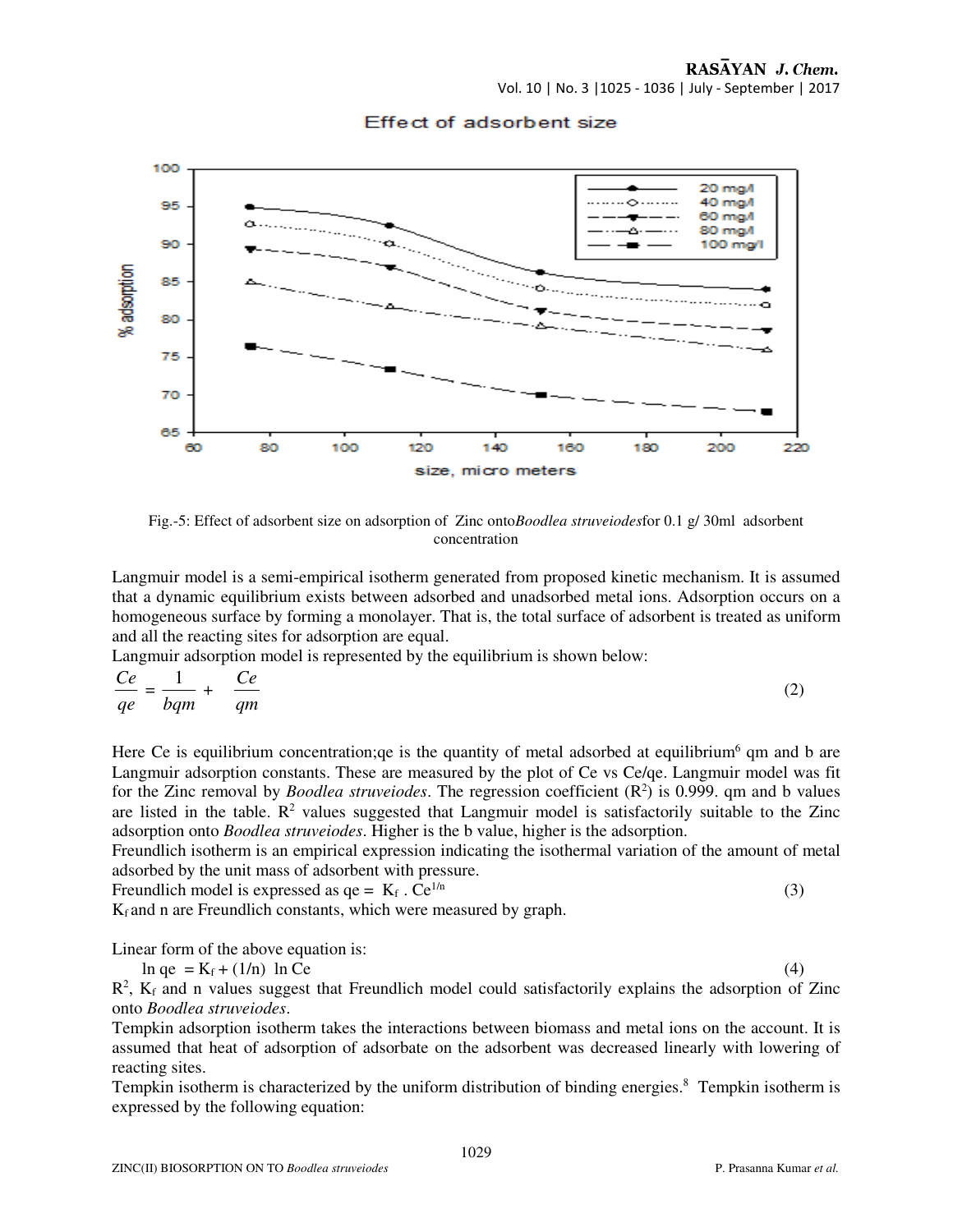$$
Qe = \frac{RT}{bT} \ln A_T + \frac{RT}{bT} \ln Ce \tag{5}
$$

By plotting a graph between qe and lnCe, it gives a smart line and the constants  $A_T$  and  $b_T$  were determined by slope and intercept. Values of  $A_T$ ,  $b_T$  and regression coefficient were estimated and given below:

 $A_T = 1.515$ ,  $b_T = 192.05$ ,  $R^2 = 0.9946$ 

Table-1: Regression constants of Freundlich, Langmuir, and Tempkin adsorption isotherms for the biosorption of Zinc onto *Boodlea struveiodes.* 

| Freundlich isotherm |        |              | Langmuir isotherm |       | Tempkin isotherms |  |
|---------------------|--------|--------------|-------------------|-------|-------------------|--|
| $R^2$               | ).9609 | $R^2$        | 0.9995            | $R^2$ | 0.9946            |  |
| Kf(mg/g)            | .5703  | $q_m$ (mg/g) | 26.8817           | Ат    | 1.5150            |  |
| $n$ (l/mg)          | 2.2158 | $1/mg$ )     | 0.2481            | $b_T$ | 192.05            |  |



#### Langmuir adsorption isotherm

Fig.-6: Langmuir adsorption isotherm of Zinc on to *Boodlea struveiodes* for 0.1 g/ 30ml adsorbent concentration Freundlich adsorption isotherm



Fig.-7: Freundlich adsorption isotherm of Zinc on to *Boodlea struveiodes*for 0.1 g/ 30ml adsorbent concentration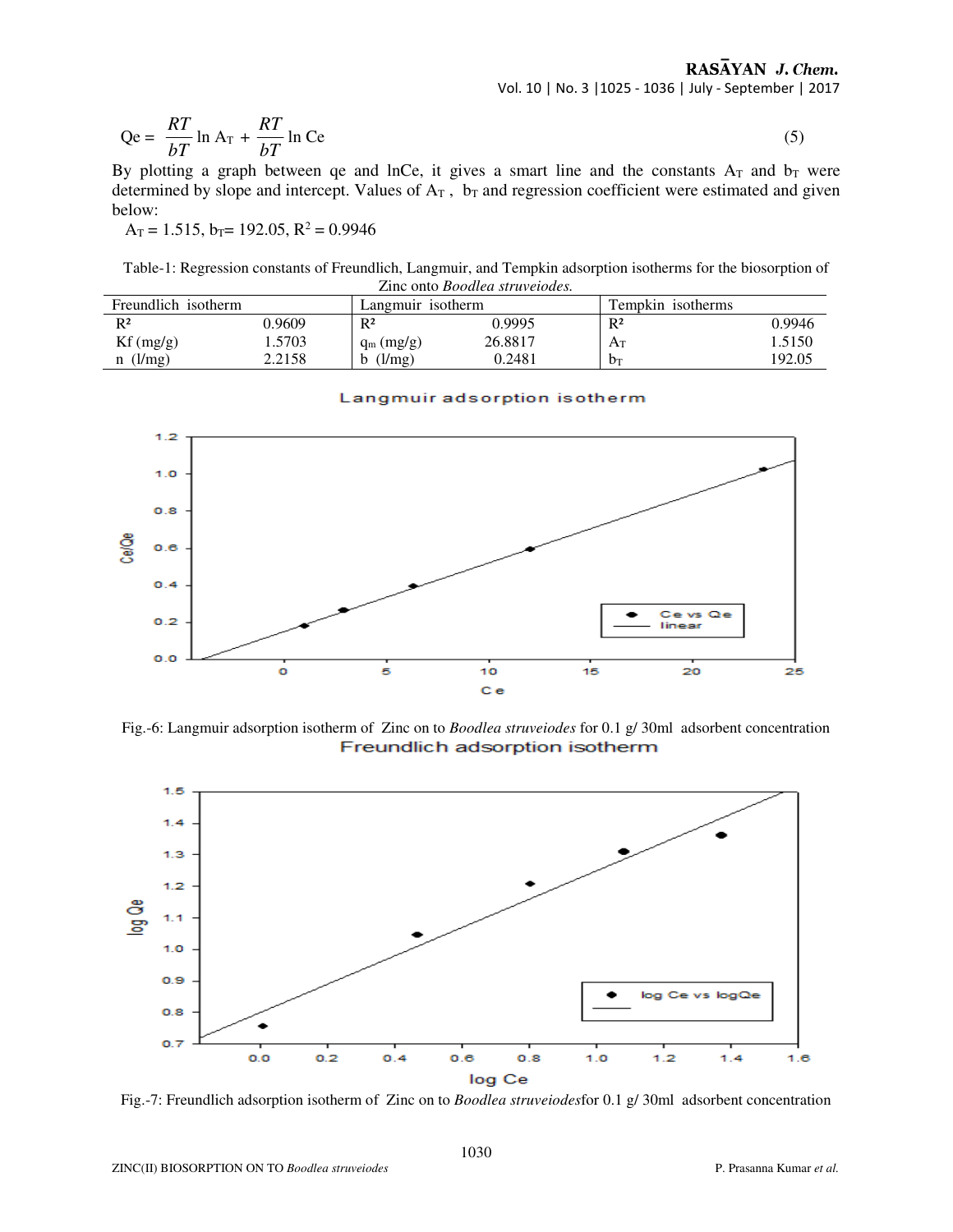## RASAYAN J. Chem.

Vol. 10 | No. 3 |1025 - 1036 | July - September | 2017

| Table-2. Killette constants for Zinc femoval |                              |                |                               |        |  |  |
|----------------------------------------------|------------------------------|----------------|-------------------------------|--------|--|--|
| Metal ion concentration                      | Pseudo first order constants |                | Pseudo second order constants |        |  |  |
|                                              | $K_1$                        | $\mathbb{R}^2$ | $K_2R^2$                      |        |  |  |
| $20 \text{ mg/l}$                            | 0.2104                       | 0.9969         | 0.0383                        | 0.9970 |  |  |
| $40$ mg/l                                    | 0.1722                       | 0.9985         | 0.0183                        | 09950  |  |  |
| $60$ mg/l                                    | 0.1810                       | 0.9992         | 0.0083                        | 0.9975 |  |  |
| $80$ mg/l                                    | 0.2102                       | 0.9949         | 0.0069                        | 0.9980 |  |  |
| $100 \text{ mg/l}$                           | 0.1895                       | 0.9967         | 0.0059                        | 0.9964 |  |  |

Table-2: Kinetic constants for Zinc removal

### Tempkin adsorption isotherm



Fig.-8: Tempkin adsorption isotherm of Zinc on to *Boodlea struveiodes*for 0.1 g/ 30ml adsorbent concentration

### **Kinetic studies in Biosorption of Zinc onto** *Boodlea struveiodes*

Kinetic studies are needed to describe the efficacy of biosorption. It is necessary to recognize the mechanism of biosorption. Kinetic studies of Zinc adsorption on the biosorbent *Boodlea struveiodes* was studied by varying biosorbent concentrations at various time intervals.

 The data collected from the batch experiments of adsorption of Zinc onto *Boodlea struveiodes* was tested for the pseudo first order rate equation.

Pseudo first order rate equation is expressed as:

$$
log(qe - qt) = log qe - \frac{K1t}{2.303}
$$
\n
$$
(6)
$$

Here  $qe =$  metal adsorbed at equilibrium,  $qt =$  metal adsorbed at a fixed time t,  $K1 =$  Pseudo first order rate constant, which was measured by the plot. The above equation is in the form of  $y = mx+c$ 

The plot of t vslog(qe – qt) gave a straight line with slope  $-K1/2.303$ , from which K1 was obtained. From the experimental data, it was observed that data fitted with a pseudo first-order rate equation with regression coefficient  $R^2 = 0.9969$  at optimum conditions. Pseudo second order rate equation is expressed as:

$$
\frac{t}{qt} = \frac{1}{K2qe^2} + \frac{1}{qe}t
$$
 (7)

Here  $K_2$  is rate constant, qe equilibrium model adsorption, qt = metal adsorbed at time t

The plot of t against t/qt gives the rate constant.From the graph, it was cleared that data is also fitted with pseudo second order rate equation with regression coefficient  $R^2 = 0.997$ . The straight line in the plot indicated that fitness with experimental data.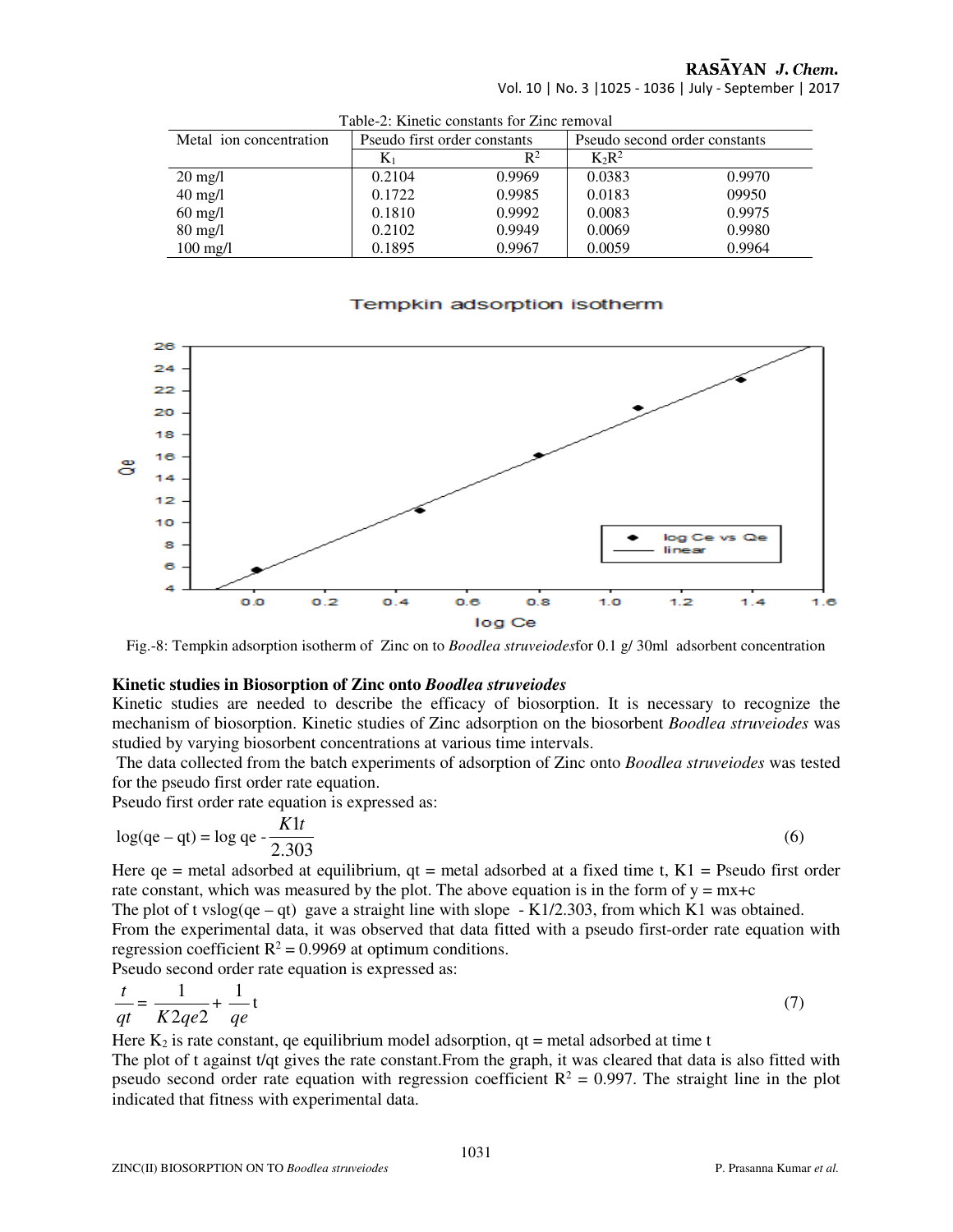Vol. 10 | No. 3 |1025 - 1036 | July - September | 2017





Fig.-9: Pseudo first order kinetics for Zinc on to *Boodlea struveiodes* for 0.1 g/ 30ml adsorbent concentration



Fig.-10: Pseudo second order kinetics for Zinc on to *Boodlea struveiodes* for 0.1 g/ 30ml adsorbent concentration



Fig.-11: Surface plot of pH vs Dosage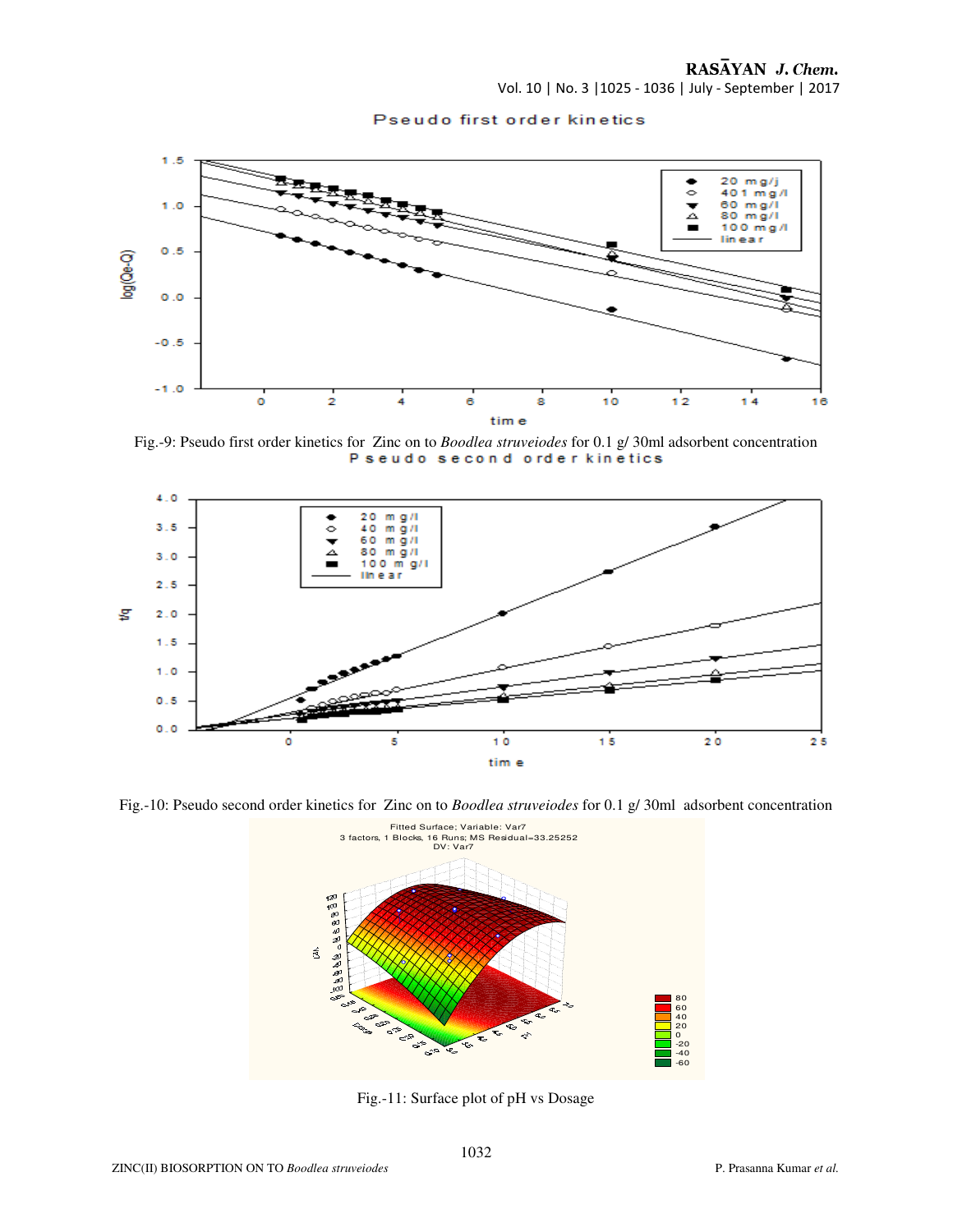

Fig.-12:Surface plot of pH vs Concentration



Fig.-13: Surface plot of Concentration vs Dosage

### **Response surface methodology and Central composite design**

Response surface methodology is a technique used here to optimize % removal by relating controlled experimental variables and observed response according to desired criteria. RSM comprise a statistical & mathematical technique for the empirical model building.<sup>9-11</sup> Actually, it takes the response variables to the number of input variables that affect the percentage of removal.<sup>4</sup>

This interaction can be predicted by the following second order response surface model:

$$
Y = \beta_0 + \sum_{i=1}^{k} \beta i X i + \sum_{i=1}^{k} \beta i i X i 2 + \sum_{j=i+1}^{k} \sum_{i=1}^{k-1} \beta i j X i X j + \in ij
$$
\n(8)

Here Y = measured response,  $\beta$  = coefficient of parameter,  $X_i$  = input variables<sup>10</sup>

In this study, the effect of various parameters such as pH, initial metal ion concentration, the dosage of adsorbent was studied well using CCD and RSM.<sup>12</sup>

The empirical model equation getting by the responses of various factors on the adsorption of Zinc on *Boodlea struveiodes* is expressed as: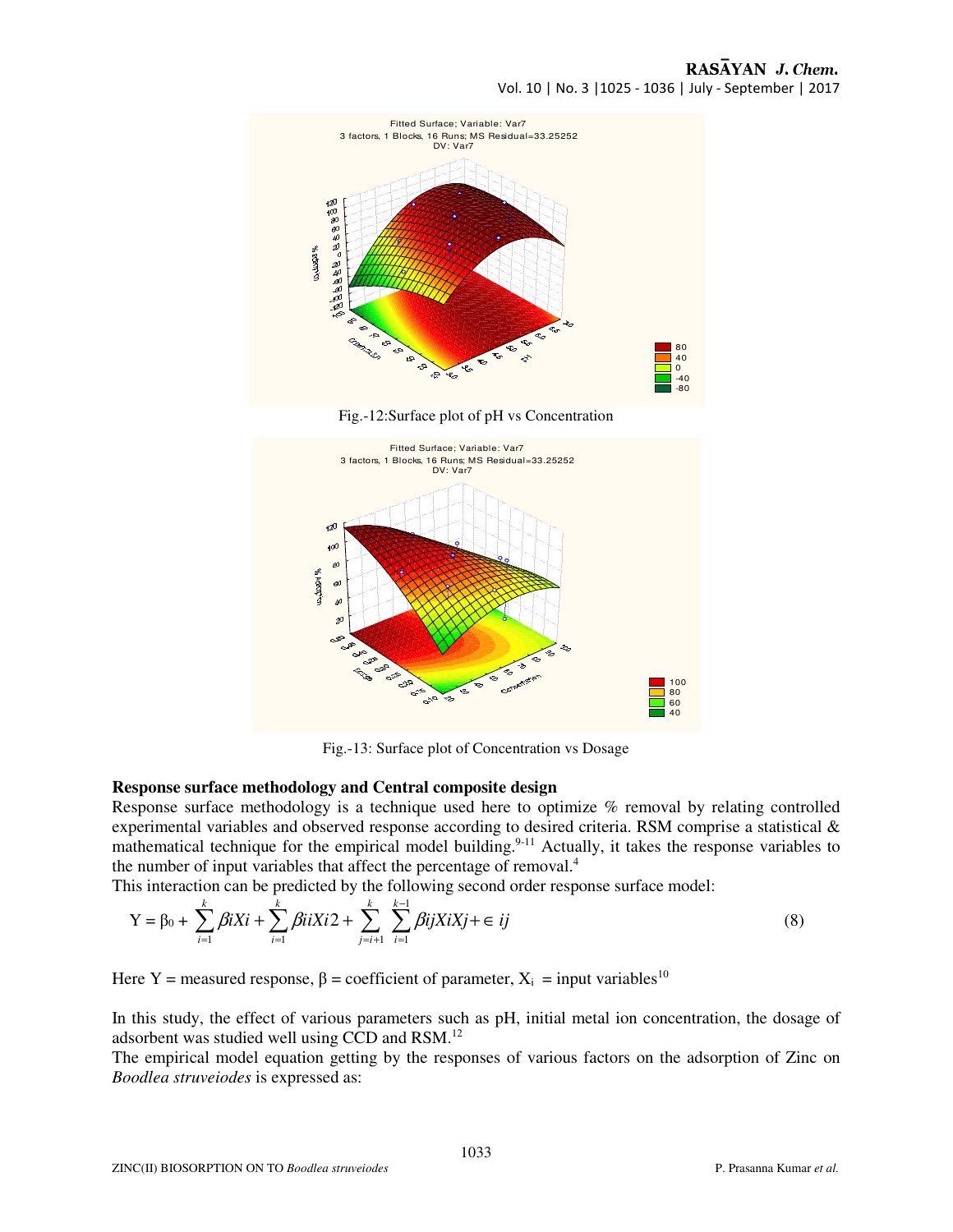## RASAYAN J. Chem.

Vol. 10 | No. 3 |1025 - 1036 | July - September | 2017

 $Y = -550.635 + 191.042 X_1 - 0.021 X_2 + 792.748 X_3 - 17.166 X_1^2 - 0.011 X_2^2 - 300.994 X_3^2 + 0.384 X_1$  $X_2 - 72.475 X_1 X_3 - 3.384 X_2 X_3$  (9)

Here Y = % of adsorption of zinc on *Boodlea struveiodes*,  $X_1 = pH$ ,  $X_2$  = metal ion concentration,  $X_3$  = dosage of adsorbent

| Run |            | Coded values  |            | Actual values |               |          | Experimental |
|-----|------------|---------------|------------|---------------|---------------|----------|--------------|
|     | pH         | concentration | dosage     | pH            | concentration | dosage   | % adsorption |
|     | $-1.00000$ | $-1.00000$    | $-1.00000$ | 6.000000      | 80.00000      | 0.200000 | 87.87        |
| 2   | $-1.00000$ | $-1.00000$    | 1.00000    | 6.000000      | 40.00000      | 0.400000 | 88.33        |
| 3   | $-1.00000$ | 1.00000       | $-1.00000$ | 6.000000      | 40.00000      | 0.200000 | 85.32        |
| 4   | $-1.00000$ | 1.00000       | 1.00000    | 5.000000      | 60.00000      | 0.300000 | 90.2         |
| 5   | 1.00000    | $-1.00000$    | $-1.00000$ | 5.000000      | 60.00000      | 0.131821 | 79.21        |
| 6   | 1.00000    | $-1.00000$    | 1.00000    | 4.000000      | 40.00000      | 0.200000 | 38.43        |
|     | 1.00000    | 1.00000       | $-1.00000$ | 4.000000      | 80.00000      | 0.400000 | 29.64        |
| 8   | 1.00000    | 1.00000       | 1.00000    | 5.000000      | 93.63586      | 0.300000 | 68.59        |
| 9   | $-1.68179$ | 0.00000       | 0.00000    | 6.681793      | 60.00000      | 0.300000 | 80.57        |
| 10  | 1.68179    | 0.00000       | 0.00000    | 5.000000      | 60.00000      | 0.300000 | 90.89        |
| 11  | 0.00000    | $-1.68179$    | 0.00000    | 4.000000      | 40.00000      | 0.400000 | 84.87        |
| 12  | 0.00000    | 1.68179       | 0.00000    | 6.000000      | 80.00000      | 0.400000 | 78.25        |
| 13  | 0.00000    | 0.00000       | $-1.68179$ | 4.000000      | 80.00000      | 0.200000 | 24.71        |
| 14  | 0.00000    | 0.00000       | 1.68179    | 5.000000      | 60.00000      | 0.468179 | 90.56        |
| 15  | 0.00000    | 0.00000       | 0.00000    | 3.318207      | 60.00000      | 0.300000 | 9.12         |
| 16  | 0.00000    | 0.00000       | 0.00000    | 5.000000      | 26.36414      | 0.300000 | 93.39        |

Table-3: Coded Experimental Design for Zinc removal onto *Boodlea struveiodes* 

Table-4: Experimental and predicted values of % Zinc adsorption

| Experimental<br>run | Observed | Predicted |  |
|---------------------|----------|-----------|--|
| 1                   | 87.87    | 95.43262  |  |
| 2                   | 88.33    | 92.24129  |  |
| 3                   | 85.32    | 83.85091  |  |
| 4                   | 90.2     | 90.96287  |  |
| 5                   | 79.21    | 74.58678  |  |
| 6                   | 38.43    | 43.37137  |  |
| 7                   | 29.64    | 34.55344  |  |
| 8                   | 68.59    | 63.99998  |  |
| 9                   | 80.57    | 77.17175  |  |
| 10                  | 90.89    | 90.96287  |  |
| 11                  | 84.87    | 80.75174  |  |
| 12                  | 78.25    | 76.75299  |  |
| 13                  | 24.71    | 24.24307  |  |
| 14                  | 90.56    | 90.31216  |  |
| 15                  | 9.12     | 7.647193  |  |
| 16                  | 93.39    | 93.10896  |  |

Analysis of variance (ANOVA) was calculated to analyze the accessibility of the model.<sup>13,14</sup> The coefficients of variation have been tested to estimate the fitness of the model. F-value in the ANOVA table is the ratio of the model mean square to the appropriate error mean square. Larger is the ratio, larger is the F – value. It indicates the more significant of the model than random error. The model terms with pvalue less than 0.05 is significant to the model.<sup>15,16</sup> ANOVA table for the removal of Zinc using *Boodlea struveiodes* was justified the model significance.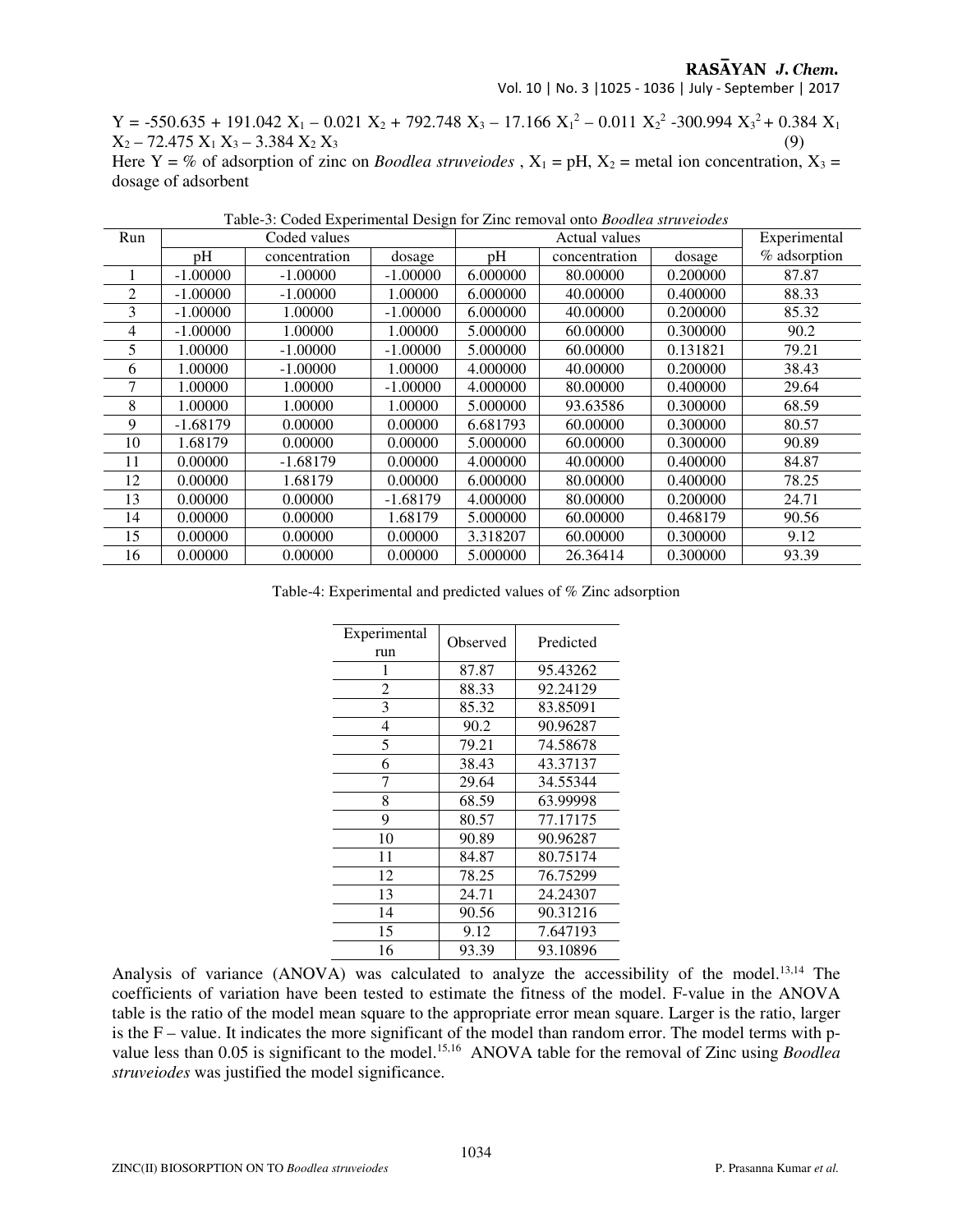RASAYAN J. Chem.

Vol. 10 | No. 3 |1025 - 1036 | July - September | 2017

The observed values and predicted values were satisfactorily matched with regression coefficient value  $\mathbb{R}^2$  $= 0.9827$  & ms residual is 33.252. By using the CCD model optimized values are pH =5, the initial concentration of Zn+2 is 26.36 and dosage of *Boodlea struveiodes*biosorbentare 0.3 gm. The maximum optimized % adsorption of Zinc on *Boodlea struveiodes* was 93.39.

| Table-5: Analysis of regression coefficients for Zinc removal |              |          |            |          |  |  |
|---------------------------------------------------------------|--------------|----------|------------|----------|--|--|
| Term symbol                                                   | Regr. Coeff. | Std.Err. |            |          |  |  |
| const                                                         | $-550.635$   | 79.2002  | $-6.95245$ | 0.000439 |  |  |
| $X_1$                                                         | 191.042      | 20.8852  | 9.14725    | 0.000096 |  |  |
| $X_1^2$                                                       | $-17.166$    | 1.8946   | $-9.06077$ | 0.000101 |  |  |
| $X_2$                                                         | $-0.021$     | 0.8261   | $-0.02524$ | 0.980685 |  |  |
| $X_2^2$                                                       | $-0.011$     | 0.0047   | $-2.31559$ | 0.059809 |  |  |
| $X_3$                                                         | 792.748      | 165.2198 | 4.79814    | 0.003006 |  |  |
| $X_3^2$                                                       | $-300.994$   | 189.4566 | $-1.58872$ | 0.163223 |  |  |
| $X_1 X_2$                                                     | 0.384        | 0.1019   | 3.76576    | 0.009335 |  |  |
| $X_1 X_3$                                                     | $-72.475$    | 20.3877  | $-3.55485$ | 0.012002 |  |  |
| $X_2 X_3$                                                     | $-3.384$     | 1.0194   | $-3.31941$ | 0.016016 |  |  |

Table-6: ANOVA table for Zinc removal

| Source          | Sum of   | Degrees    | Mean     | Factor(F) | Probability $(p)$ |
|-----------------|----------|------------|----------|-----------|-------------------|
|                 | squares  | of freedom | square   |           |                   |
| $X_1$           | 5834.75  |            | 5834.749 | 175.4679  | 0.000011          |
| $X_2$           | 2729.95  |            | 2729.947 | 82.0975   | 0.000101          |
| $X_3$           | 1022.82  |            | 1022.821 | 30.7592   | 0.001451          |
| $X_1^2$         | 178.30   |            | 178.298  | 5.3619    | 0.059809          |
| $X_2^2$         | 298.50   |            | 298.503  | 8.9769    | 0.024128          |
| $X_3^2$         | 83.93    |            | 83.931   | 2.5240    | 0.163223          |
| $X_1 X_2$       | 471.55   |            | 471.552  | 14.1809   | 0.009335          |
| $X_1 X_3$       | 420.21   |            | 420.210  | 12.6369   | 0.012002          |
| $X_2 X_3$       | 366.39   |            | 366.392  | 11.0185   | 0.016016          |
| Error           | 199.52   | 6          | 33.253   |           |                   |
| <b>Total SS</b> | 11575.14 | 15         |          |           |                   |

ANOVA; Var.:Var7; R-sqr = 0.98276; Adj: 0.95691, 3 factors, 1 Blocks, 16 Runs; MS Residual=33.25252, DV: Var7

## **CONCLUSION**

Adsorption studies on Zinc onto *Boodlea struveiodes* were carried out by evaluating the percentage of adsorption at different optimized conditions. Batch experiments were conducted by considering pH, initial metal ion concentration, the dosage of adsorbent, the particle size of the adsorbent and contact time as variables which were affected the adsorption process. The analysis of theoretical data and experimental data shown that the maximum % adsorption taken place at pH 5. The kinetic studies revealed that adsorption of Zinc onto *Boodlea struveiodes* was better described by pseudo first order as well as second order kinetics. It was further found that the experimental data were well represented by Langmuir, Freundlich and Tempkin adsorption isotherms with higher correlation coefficients. The objective of this study was to optimize the process conditions for maximum adsorption using RSM through CCD for the removal of Zinc using *Boodlea struveiodes*. The maximum % adsorption of Zinc was 93.39 at optimum conditions of pH 5, initial metal ion concentration 26.36 mg/l and dosage of adsorbent 3.0 g. Regression coefficient  $\mathbb{R}^2$  value 0.9827 indicated that high correlation between observed and predicted value of the response.

## **REFERENCES**

- 1. M. Malakootian, A. Almasi, H. Hossaini*, Int. J. Environ. Sci. Tech*, **5(2)**, 217 (2008).
- 2. Bahia Meroufel, Mohamed Amine Zenasni, Andre Merlin, Beatrice George., *Journal of Environmental Protection*, **6**, 735 (2015).